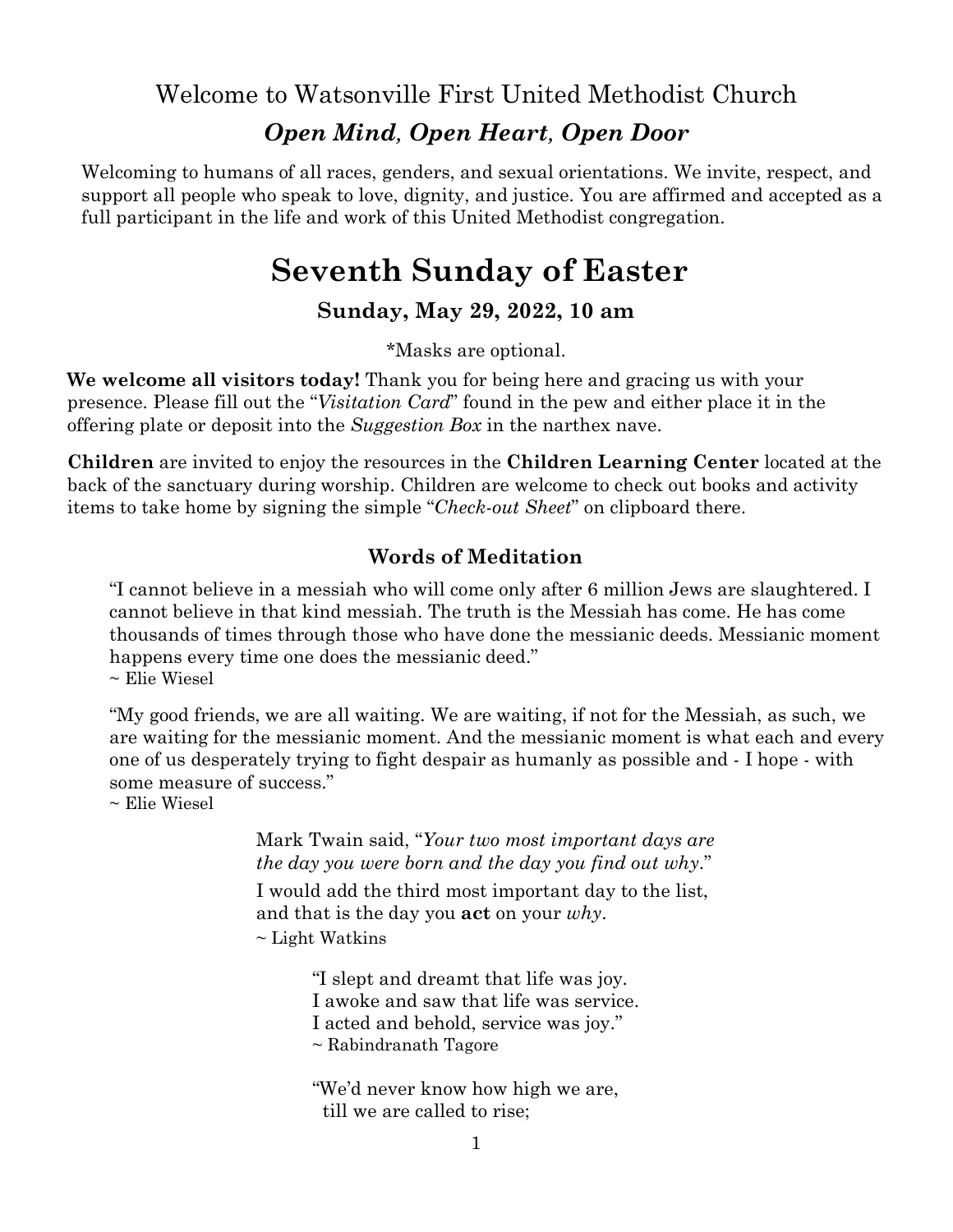and then, if we are true to plan, our statures touch the sky." ~ Emily Dickinson

*(\*Please stand if you are able*)

J. S. Bach

**Prelude** *<i>Prelude Prelude Prelude Marina Thomas* 

**Bringing in the Light**

**Welcome & the Life of the Church** Rev. John Song

**\*Passing of Peace** (Wave to your neighbors near you with "**Peace of Christ be with you**.")

### **\*Call to Worship** (Responsive)

- Leader: Come to Christ, that living stone, rejected by the world, but in God's sight chosen and precious.
- **People: We have responded to Christ's call, to follow the Way of Christ, to be Christ's presence on earth.**
- Leader: Once we were lost people, but now we are God's people, called out of the darkness into God's marvelous light. Therefore we sing in praise the Church in all ages:
- **People: Blessed be your name, O God, our Redeemer. By your mercy we have been born anew to a living hope through the resurrection of Jesus Christ into new life.**

| *Gathering Song | Let There Be Peace on Earth | #431        |
|-----------------|-----------------------------|-------------|
| Children's Time | "The Empty Pot"             | Pastor John |

### **Prayers of the People**

- a. Sharing of Joys & Concerns (Please raise your hand & mic will be given to you)
- b. Meditation & Silent Prayer
- c. Pastoral Prayer

**The Lord's Prayer/Padre Nuestro** (You are invited to pray in the language of your choice) Our Father, who art in heaven, hallowed be thy name. Thy kingdom come, thy will be done on earth as it is in heaven. Give us this day our daily bread. And forgive us our trespasses, as we forgive those who trespass against us. And lead us not into temptation, but deliver us from evil. For thine is the kingdom, and the power, and the glory, forever. Amen.

| <b>Response to Our Prayers</b> | On Eagle's Wings | #143 |
|--------------------------------|------------------|------|
|                                |                  |      |

### **\*Gospel Reading John 15:16**

"You did not choose me but I chose you. And I appointed you to go and bear fruit, fruit that will last."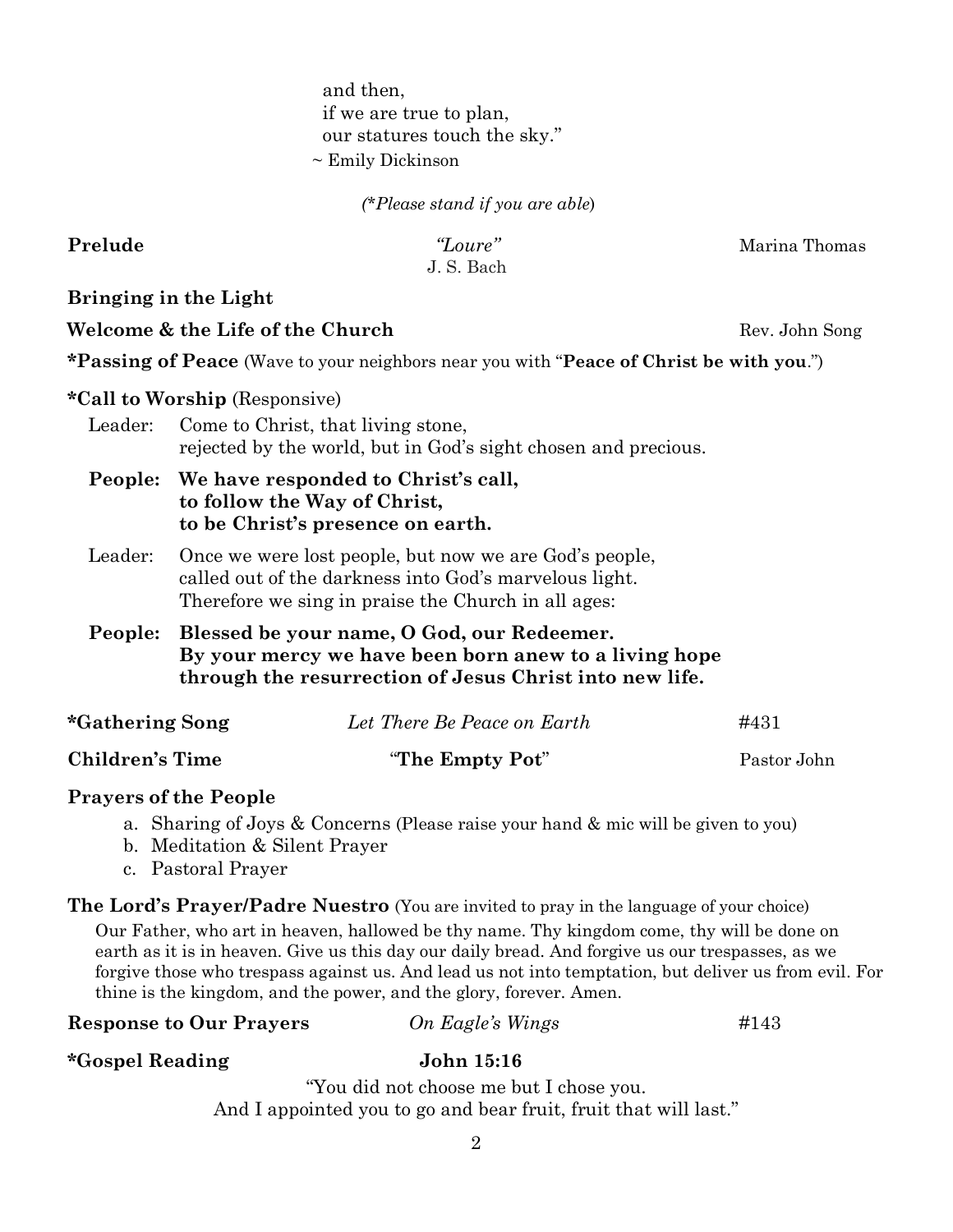### **Epistle Readings Ephesians 1:11-12** (*The Message*)

"It's in Christ that we find out who we are and what we are living for. Long before we first heard of Christ, he had his eye on us, had designs on us for glorious living, part of the overall purpose he is working out in everything and everyone."

# **Romans 8:28** "And we know that in all things God works for the good of those who love him, who have been called according to his purpose." Leader: The word of God for the people of God. **People: Thanks be to God! Special Music** *Weep You No More Sad Fountains Vanessa Yearsley* by Roger Quilter Weep you no more, sad fountains; What need you flow so fast? Look how the snowy mountains Heaven's sun doth gently waste. But my sun's heavenly eyes View not your weeping, That now lies sleeping Softly, now softly lies Sleeping. Sleep is a reconciling, A rest that peace begets: Doth not the sun rise smiling When fair at even he sets? Rest you then, rest, sad eyes, Melt not in weeping, While she lies sleeping Softly, now softly lies Sleeping.

### **Message Part 2)** "**We'd Never Know How High We Are, Till We Are Called to Rise**"

| <b>Hymn Response</b> | Spirit of the Living God | $\#393(2x)$ |
|----------------------|--------------------------|-------------|
|----------------------|--------------------------|-------------|

### **Offering Our Gifts and Tithes**

Leader: Let us respond to this word of grace and hope by the giving of our tithes and offerings, which support the varied ministries of the Watsonville First United Methodist Church, mission at home and throughout the world.

| <b>Offertory</b> | "O, How, I Love Jesus"<br>M. Hayes        | Marina Thomas |  |
|------------------|-------------------------------------------|---------------|--|
| *Doxology        | Praise God, from whom all blessings flow; | #95           |  |
|                  | Praise him, all creatures here below;     |               |  |
|                  | Praise him above, ye heavenly host;       |               |  |
|                  | Praise Father, Son, and Holy Ghost. Amen. |               |  |